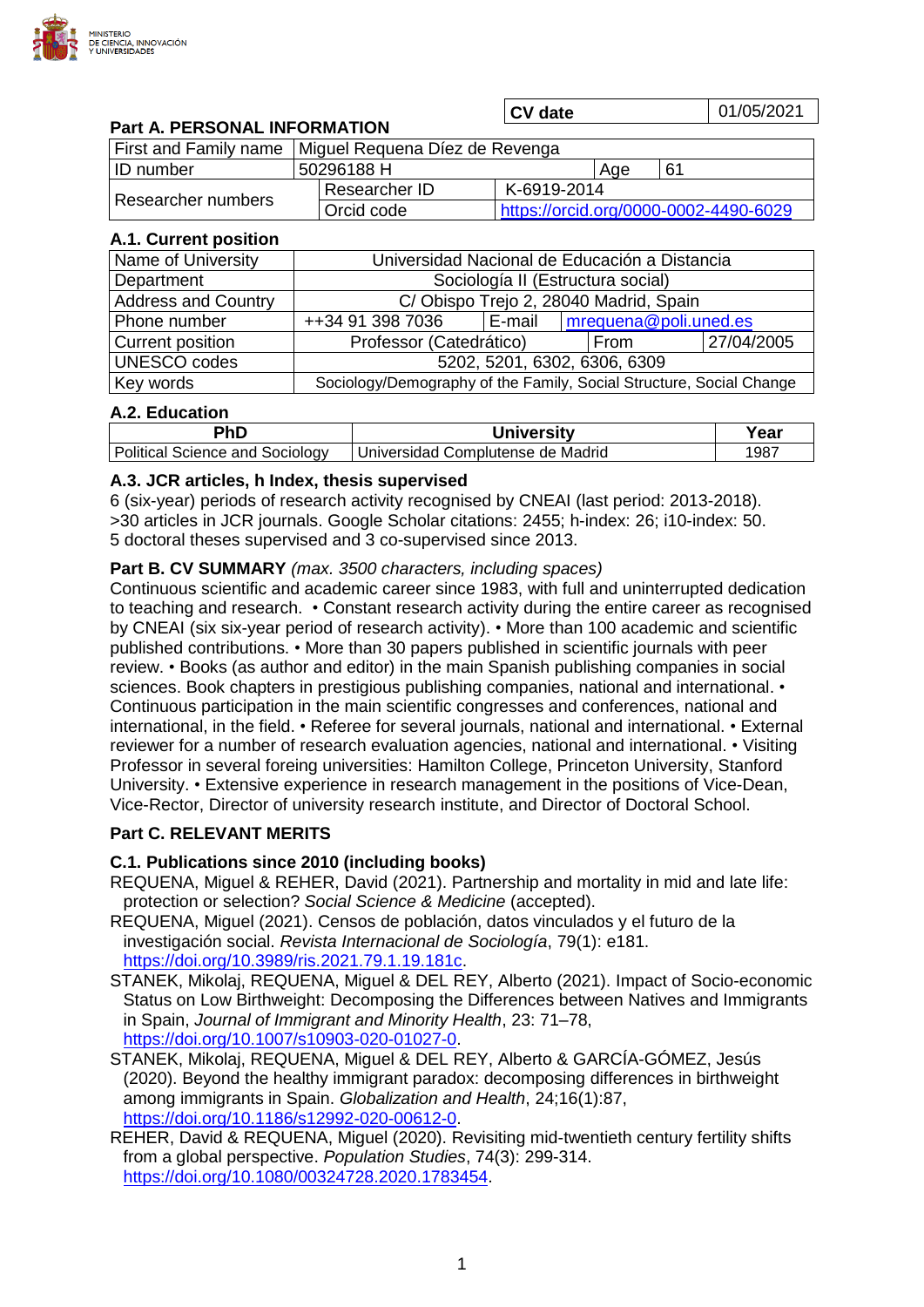

- REHER, David, REQUENA, Miguel, DE SANTIS, Gustavo, ESTEVE, Albert , LIVI- BACCI, Massimo, PADYAB, Mojgan & SANDSTRÖM, Glenn (2020). The COVID-19 Pandemic in an Aging World. *SocArXiv*. April 18. osf.io/preprints/socarxiv/bfvxt. https://doi.org/ 10.31235/osf.io/bfvxt
- REQUENA, Miguel (2020) Economic and Social Changes Since the Restoration of Democracy. En Diego Muro & Ignacio Lago (eds.) *The Oxford Handbook of Spanish Politics*, Oxford: Oxford University Press, pp. 100-115.
- REQUENA, Miguel & REHER, David (2020). Residential status and health in middle and late life. A population-based study with new data from Spain, *British Medical Journal Open*; 10:e033330. [https://doi.org/10.1136/bmjopen-2019-033330.](https://doi:10.1136/bmjopen-2019-033330)
- REHER, David & REQUENA, Miguel (2020). Long-term Trends in Living Alone in Later Life in the United States, 1850-2015, *The History of the Family,* 25:3, 455-483, [https://doi.org/10.1080/1081602X.2019.1696217.](https://doi.org/10.1080/1081602X.2019.1696217)
- STANEK, Mikolaj & REQUENA, Miguel (2019). Working apart together: The impact of immigration on Spanish class structure, *Migration Letters,* 16(3): 441–449, [https://doi.org/10.33182/ml.v16i3.647.](https://doi.org/10.33182/ml.v16i3.647)
- STANEK, Mikolaj & REQUENA, Miguel (2019). Immigration and Social Class Identity: The Case of Spain. En Łukasz Krzyżowski, Katarzyna Leszczyńska, Maria Szmeja *Wyobrażone, przeżyte, przedstawione. Księga jubileuszowa dla profesora Janusza Muchy*, Cracovia: Nomos, pp. 138-150.
- REQUENA, Miguel, REHER, David, PADYAB, Mojgan & SANDSTRÖM, Glenn (2019) Women Living Alone in Later Life. A Multi-Country Comparative Analysis, *Population, Space and Place*, 25e:2269, [https://doi.org/10.1002/psp.2269.](https://doi.org/10.1002/psp.2269)
- PADYAB, Mojgan, REHER, David, REQUENA, Miguel & SANDSTRÖM, Glenn (2019) Going it alone in later life: a comparative analysis of elderly women in Sweden and Spain, *Journal of Family Issues*, 40(8): 1038-1064. [https://doi.org/10.1177/0192513X19831334.](https://doi.org/10.1177/0192513X19831334)
- STANEK, Mikolaj & REQUENA, Miguel (2019) Expected Lifetime in Different Employment Statuses: Evidence from the Economic Boom-and-Bust Cycle in Spain, *Research on Aging*, 41(3): 286–309, [https://doi.org/10.1177/0164027518790261.](https://doi.org/10.1177/0164027518790261)
- REHER, David & REQUENA, Miguel (2019) Childlessness in 20th Century Spain: A Cohort Analysis for Women Born 1920-1969, *European Journal of Population*, 35(1): 133–160, [https://doi.org/10.1007/s10680-018-9471-7.](https://doi.org/10.1007/s10680-018-9471-7)
- VAN BAVEL, Jan, KLESMENT, Martin, BEAUJOUAN, Eva, BRZOZOWSKA, Zuzanna & (in alphabetical order), PUUR, Allan, REHER, David, REQUENA, Miguel, SANDSTRÖM, Glenn, SOBOTKA, Tomáš and ZEMAN, Kryštof (2018) Seeding the gender revolution: Women's education and cohort fertility among the baby boom generations, *Population Studies*, 72(3): 283–304. [https://doi.org/10.1080/00324728.2018.1498223.](https://doi.org/10.1080/00324728.2018.1498223)
- REHER, David & REQUENA, Miguel (2018) Mujeres mayores viviendo solas: los retos para la sociedad, *Observatorio Social de "la Caixa"*, mayo de 2018.
- REHER, David & REQUENA, Miguel (2018) El envejecimiento de la fuerza de trabajo y los trabajadores mayores en España. En Rafael PUYOL (coord.), *Los trabajadores seniors en la empresa española. Realidades y retos*, Madrid: Instituto de Empresa, pp.20-166.
- REHER, David & REQUENA, Miguel (2018) Living alone in later life. A global perspective, *Population and Development Review*, 44(3), 427–454 [https://doi.org/10.1111/padr.12149.](https://doi.org/10.1111/padr.12149)
- REQUENA, Miguel (2017) La desigualdad ante la muerte: educación y esperanza de vida en España, *Perspectives Demogràfiques*, 6: 1-4.
- REHER, David & REQUENA, Miguel (2017) Past fertility and living alone in later life in Spain, *N-IUSSP.ORG*, May 9.
- REHER, David & REQUENA, Miguel (2017) Elderly women living alone in Spain: the importance of having children, *European Journal of Ageing*, 14: 311–322, [https://doi.org/10.1007/s10433-017-0415-6.](https://doi.org/10.1007/s10433-017-0415-6)
- REQUENA, Miguel (2016) El ascensor social. ¿Hasta qué punto una mejor educación garantiza una mejor posición social?, *Observatorio Social de "la Caixa"*, 01, 19-28.
- REQUENA, Miguel (2015) International Migrations, Security and Identity. En Teresa RODRIGUES, Rafael GARCÍA PÉREZ & Susana DE SOUSA FERREIRA (eds.) *Globalization and Interrnational Security: An Overview*, Nueva York: Nova Science Publisher, pp. 51-76.
- REHER, David, REQUENA, Miguel & SÁNCHEZ-DOMÍNGUEZ, María (2015) Familias divididas y procesos de reagrupación entre la población latinoamericana presente en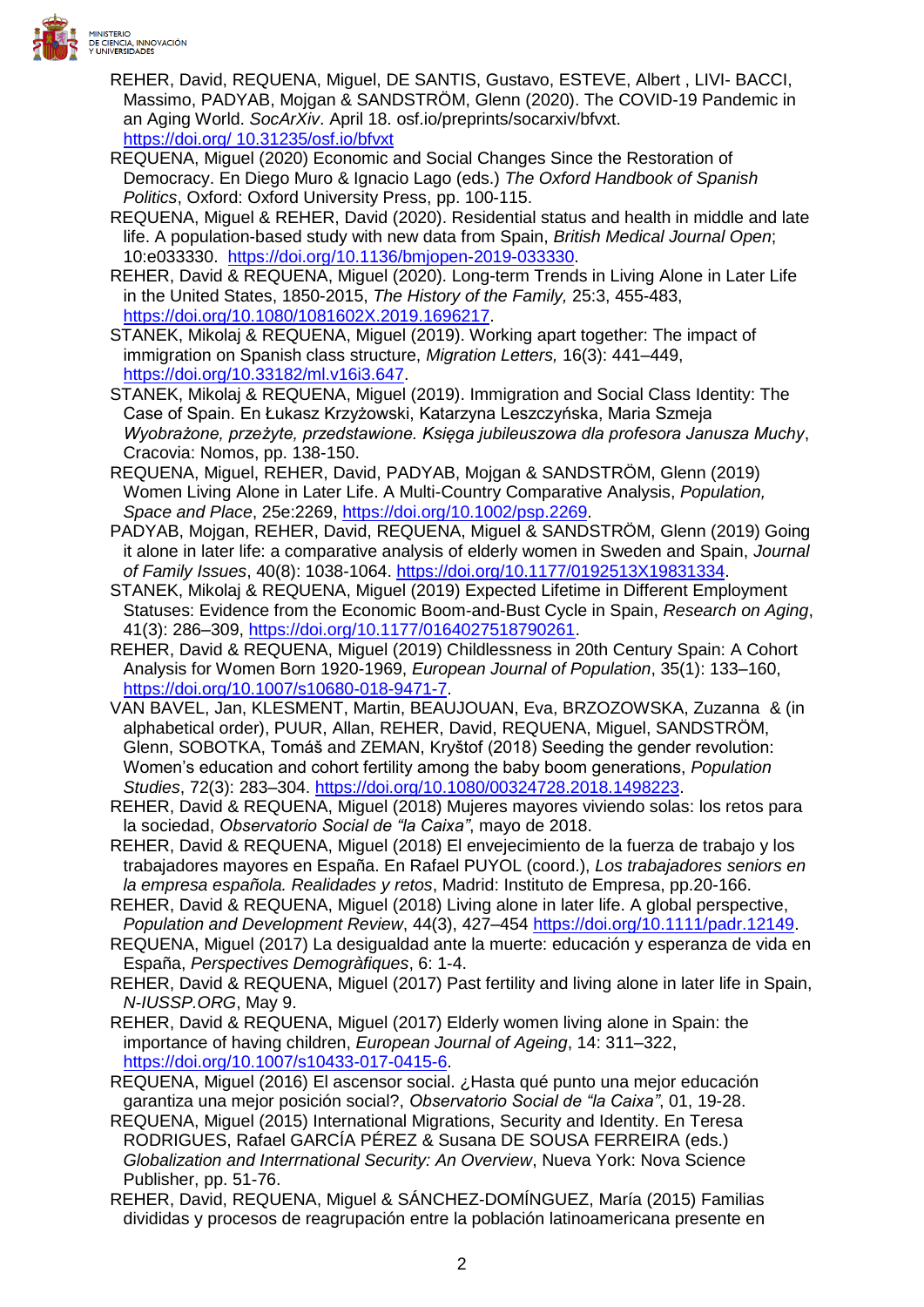

España: las secuelas de la historia. En Marie-Claude CHAPUT, Géraldine GALEOTE, Maria LLOMBART HUESCA, Mercè PUJOL BERCHET & Bruno TUR (coords.), *Migraciones e identidades en la España plural. Estudios sobre los procesos migratorios*, Madrid, Biblioteca Nueva, pp. 261-280.

- REQUENA, Miguel & STANEK, Mikolaj (2015) Las clases sociales en España: cambio, composición y consecuencias. En *Informe España 2015, una interpretación de su realidad social*, Madrid: Fundación Encuentro, pp. 487-517.
- REHER, David & REQUENA, Miguel (2015) Was there a mid-twentieth century fertility boom in Latin America?, *Revista de Historia Económica - Journal of Iberian and Latin American Economic History*, 32(3): 319-350. doi:10.1017/S0212610914000172.
- REHER, David & REQUENA, Miguel (2015). The Mid-twentieth Century Fertility Boom from a Global Perspective, *The History of the Family*¸20(3): 420-445.
- REQUENA, Miguel (2014) La evaluación de la investigación a debate, *Revista Española de Sociología*, 21: 129-136.
- REQUENA, Miguel (2014) Inseguridad y violencia en América Latina, *Cuadernos de estrategia*, 171, Madrid, Instituto Español de Estudios Estratégicos, pp. 9-29.
- REQUENA, Miguel & SALAZAR, Leire (2014). Education, Marriage and Fertility: The Spanish Case, *Journal of Family History*, 39(3): 283-302. doi: 10.1177/0363199014527592.
- REQUENA, Miguel & STANEK, Mikolaj (2014). Religiosity and Politics in Spain and Poland: a period effect analysis, *Social Compass*, 61(3), 348-367.
- REQUENA, Miguel, SALAZAR, Leire & RADL, Jonas (2013). *Estratificación social*. Madrid: McGraw Hill. (ISBN: 978-84-481-8309-7)
- REQUENA, Miguel & STANEK, Mikolaj (2013). Secularization in Poland and Spain after the democratic transition: a cohort analysis, *International Sociology*, 28(1): 84-101.
- REHER, David, REQUENA, Miguel & SÁNCHEZ-DOMÍNGUEZ, María (2013). Divided Families among Latin American Immigrants in Spain: Just how level is the playing field?, *The History of the Family*, 18(1): 26-43.
- REQUENA, Miguel (2012). Cambios demográficos y familias tardías en España. En Nancy KONVALINKA, (ed.) *Modos y maneras de hacer familia. Las familias tardías, una modalidad emergente*, Madrid: Biblioteca Nueva, pp. 67-82. (ISBN: 978-84-9940-404-2)
- REHER, David, REQUENA, Miguel & SANZ, Alberto, ed., (2011) La inmigración en España: perspectivas innovadoras, número monográfico M1 de *Revista Internacional de Sociología*.
- REHER, David, REQUENA, Miguel & SANZ, Alberto (2011). ¿España en la encrucijada? Consideraciones sobre el cambio de ciclo migratorio, *Revista Internacional de Sociología*, M1: 9-44.
- REQUENA, Miguel & SÁNCHEZ-DOMÍNGUEZ, María (2011). Las familias inmigrantes en España, *Revista Internacional de Sociología*, M1: 79-104.
- REQUENA, Miguel (2011). España en la Unión Europea: cambios sociales y dinámicas demográficas. En Teresa Ferreira & Rafael García Pérez (coord.) Portugal e Espanha. *Crise e convergência na União Europeia*, Parede: Tribuna de História, pp. 49-73. (ISBN: 978-989-8219-31-2)
- REQUENA, Miguel, RADL, Jonas & SALAZAR, Leire (2011). Estratificación y clases sociales. En *Informe España 2011. Una interpretación de su realidad social*, Madrid: Fundación Encuentro, pp. 299-366. (ISBN: 978-84-89019-38-6)
- CEBOLLA, Héctor & REQUENA, Miguel (2010). Marroquíes en España, Holanda y Francia: ¿importa el modelo de gestión de la diversidad para explicar la integración?, *Historia y Política*, 23: 55-83.
- BERNARDI, Fabrizio & REQUENA, Miguel (2010). Inequality in Educational Transitions: the case of post-compulsory education in Spain, *Revista de Educación*, número extraordinario 2010: 93-118.
- REQUENA, Miguel & STANEK, Mikolaj (2010) *Temporary and Circular Migration: Empirical Evidence, Current Policy Practice and Future Options in Spain*, Madrid: Ministerio de Trabajo e Inmigración.

# **C.2. Research projects and grants**

- Programas de Actividades de I+D entre grupos de investigación de la Comunidad de Madrid en Ciencias Sociales y Humanidades, Grupo de Estudios de Población y Sociedad, 2019-2022 (H2019/HUM-5802).
- Dinámicas demográficas y datos vinculados en España, Programa Estatal de I+D+i Orientada a los Retos de la Sociedad, 2019-2021 (RTI2018-098455-B-C21).